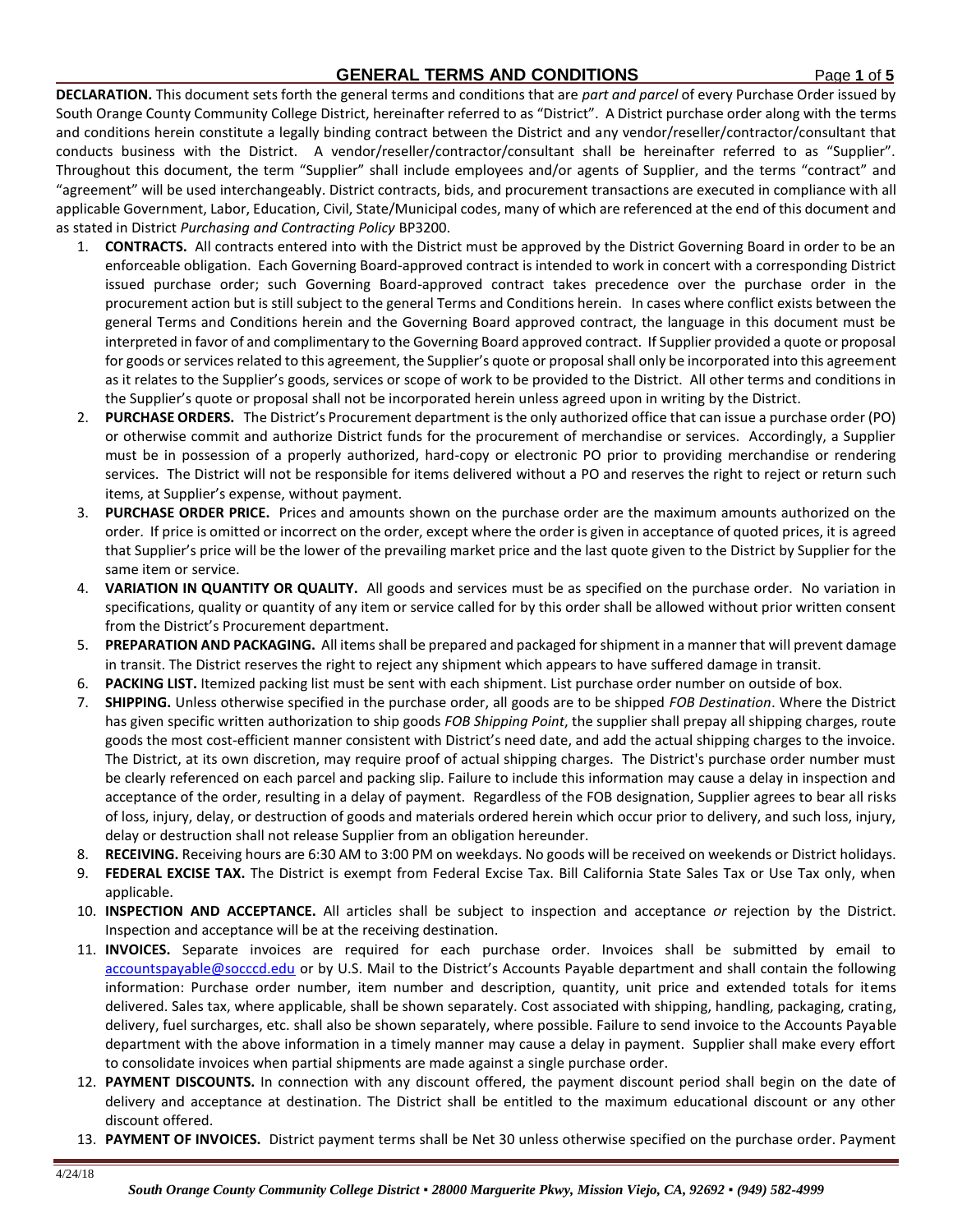will be made by the District's Accounts Payable office within thirty (30) days after proper receipt of goods/services has been verified provided that an invoice for such goods or services has been received by District's Accounts Payable office. Payment by the District shall constitute full and final payment, unless Supplier files a claim for error or omission within ninety (90) days of the date of invoice.

- 14. **INCENTIVES.** The District prohibits the use of any gifts, incentives, inducements, favors, monetary returns, and rebates either promised or given ("Incentives") for employee personal benefit. District employees are not to accept Incentives from any Vendor. Providing Incentives shall result in the immediate termination of Vendor's existing and future orders. The District will take appropriate actions including, but not limited to, referral to local law enforcement authorities.
- 15. **HEALTH AND SAFETY.** The Supplier certifies, by shipment, that all goods and equipment furnished under this order meets or exceeds all applicable Federal and State health and safety regulations including, but not limited to, CAL-OSHA codes. All shipments of chemicals, hazardous and toxic material must include Material Safety Data Sheets (MSDS) pursuant to OSHA's Hazard Communication Standard (29 CFR 1910-1200).
- 16. **WARRANTY.** Supplier warrants that all goods or services furnished under this order shall be in accordance with District specifications. All goods shall be new, merchantable, fit for their intended purposes, free from all defects in materials and workmanship, free from defects in design, in good working order and shall perform in accordance with the manufacturer's standard specifications. All work and services shall be done and completed in a thorough, workmanlike manner. All goods furnished and all work performed shall be subject to the District's inspection and acceptance. Goods and services which are not in accordance and conformity with the specifications shall be rejected and, in the case of goods, promptly removed from the District premises at Supplier's expense. The District shall determine the acceptability of the goods and services and its decision shall be final and binding upon the parties. Supplier warrants that all items are free and clear of all liens and encumbrances and that Supplier has a good and marketable title to same at the time title passes to the District.

Manufacturer's and/or Supplier's stated period of warranty shall commence upon District's acceptance of goods or completion of services. Supplier agrees that all supplies, equipment or services furnished under this order shall be covered by the most favorable commercial warranties the Supplier provides any customer for such goods or services, and that the rights and remedies provided therein are in addition to and do not limit any rights afforded to the District by any other provisions of this order.

- 17. **ELECTRONIC AND INFORMATION TECHNOLOGIES (IT).** Electronic and IT products in this order shall comply with the accessibility requirements of Section 508 of the Rehabilitation Act of 1973, as amended (29 U.S.C. 794d), and its implementing regulations set forth at Title 36, Code of Federal Regulations, Part 1194. Products covered under this provision include, without limitation, the following: Software applications; operating systems; web-based intranet and internet information and applications; telecommunications products; video or multimedia products; self-contained closed products such as copiers; and desktop and portable computers. Supplier agrees to respond promptly and resolve any complaints regarding accessibility of its products or services that are brought to its attention. Supplier further agrees to indemnify and hold harmless the District from and against any claim arising out of Supplier's failure to comply with these requirements. Supplier acknowledges that failure to comply with these requirements shall constitute a breach and be grounds for termination of this agreement or cancellation of the order.
- 18. **ELECTRICAL, RADIO, AND ELECTRONIC EQUIPMENT.** All electrical, radio and electronic equipment materials, supplies, and accessories called for in the specifications must bear the seal of approval of the Underwriters Lab, Inc. Where seals of approval are not visibly identifiable, a signed statement of such approval shall be furnished to the District if so requested.
- 19. **DEFAULT BY SUPPLIER.** The District shall hold Supplier liable and responsible for all damages sustained due to failure or neglect of the Supplier to comply with any term and/or condition herein. It is understood that time is of the essence in the delivery of the purchased goods or services, unless stipulated otherwise by the District. If Supplier fails or neglects to furnish or deliver any of the goods or services at the prices named and at the times and places herein stated, or otherwise fails or neglects to comply with the terms of the purchase, the District may cancel the purchase in its entirety, and may place the order elsewhere upon written notice of cancellation to Supplier in default. Additionally, the District shall retain all other rights and remedies under the law.
- 20. **NON-WAIVER.** District waiver of a breach or default by Supplier under this agreement shall not be deemed a waiver of any subsequent breach or default. Failure of the District to enforce compliance with any term or condition of this agreement shall not constitute a waiver of such term or condition.
- 21. **FORCE MAJEURE.** The Supplier shall be excused from performance hereunder during the time and to the extent that Supplier is prevented from performing because of an act of God, fire, strike, lockout or commandeering of materials or facilities by the government, when satisfactory evidence thereof is presented to the District and provided that it is satisfactorily established that non-performance is not due to fault or neglect of Supplier as determined by the District.
- 22. **INDEMNIFICATION/LIMITATION OF LIABILITY.** To the fullest extent permitted by law and as a material part of this agreement, Supplier shall indemnify, hold harmless, and defend the District, its Board of Trustees, officers, employees, agents, volunteers, and representatives from and against all claims, liability, loss, cost, damages, expenses and obligations, including reasonable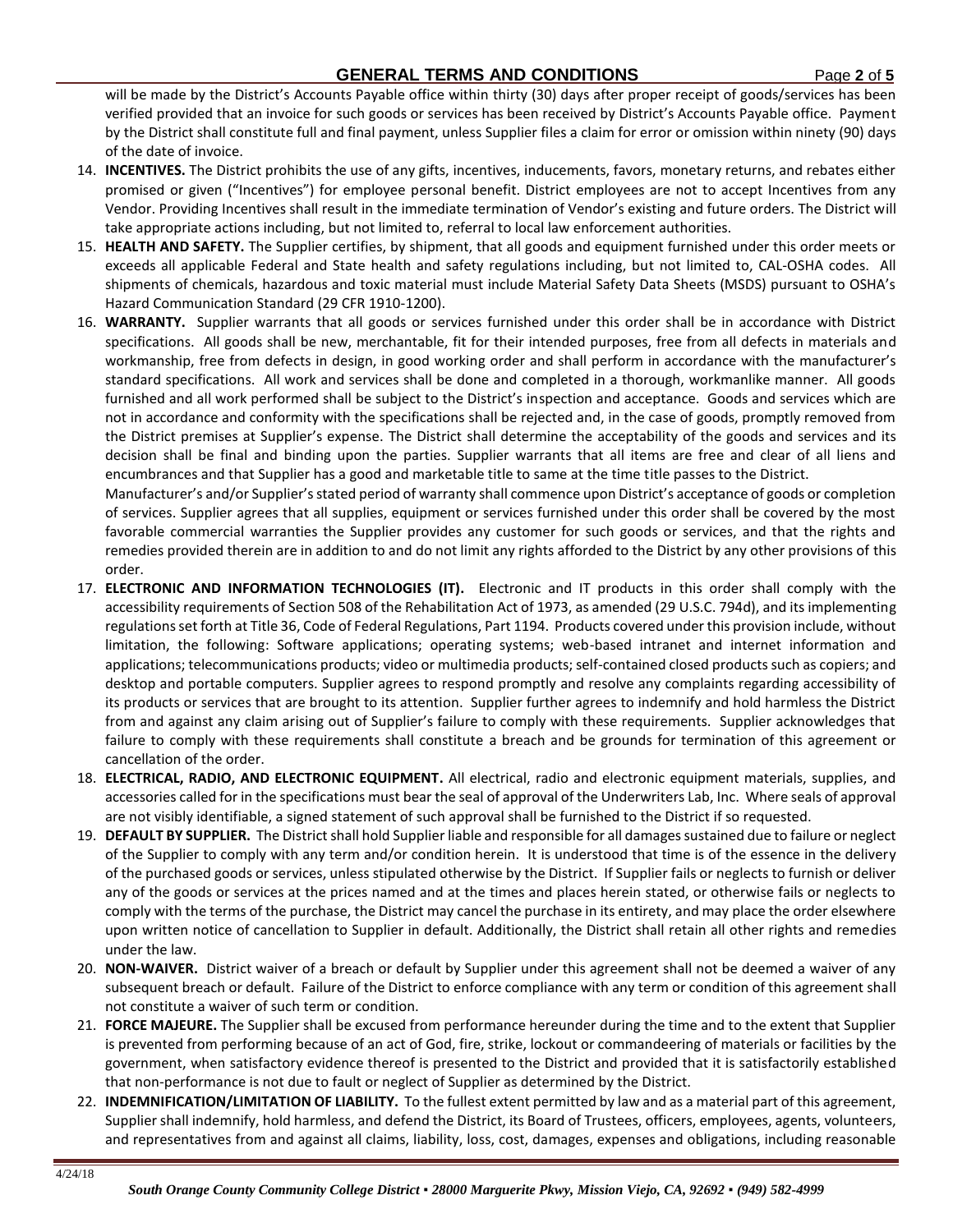attorney fees, arising from the acts or omissions of Supplier or of persons acting on behalf of Supplier, however caused, in the performance of the services specified herein excluding, however, such liability claims, losses, damages, or expenses arising from the District's sole or active negligence, willful misconduct, or unlawful acts. In the event any article sold and delivered hereunder is covered by any patent, copyright, or application thereof, Supplier shall indemnity, hold harmless, and defend the District from any and all loss, cost or expense resulting from claims, suits or judgments rendered for violation of rights under such patents, copyright, or application. In no event shall the District be liable for any loss of Supplier's business, revenues or profits, or special, consequential, incidental, indirect or punitive damages of any nature, even if the District has been advised in advance of the possibility of such damages.

The parties understand and agree that the above shall be the sole indemnity provision governing this agreement. Any other indemnity that is attached to this agreement shall be void and unenforceable between the parties.

- 23. **INDEPENDENT CONTRACTOR.** While engaged in carrying out and complying with the terms of this agreement, Supplier is an independent contractor and not an officer, employee, partner, joint venture, or agent of the District, and shall not apply for or receive statutory benefits available to employees of the District because Supplier is not an employee of the District.
- 24. **COMPLIANCE WITH LAW/PERMITS AND LICENSES.** Supplier and all of its employees or agents shall comply with all applicable laws, ordinances, rules and regulations including, but not limited to, all applicable laws and regulations governing the bidding process, and shall secure and maintain in force such licenses and permits as are required by law, in connection with furnishing of goods, services, or installation hereunder.
- 25. **EQUAL OPPORTUNITY EMPLOYER.** Supplier, in the execution of this agreement certifies that is it an equal employment opportunity employer.
- 26. **NON-DISCRIMINATION ENDORSEMENT.** Supplier agrees to comply with all applicable Federal, State of California, and local anti-discrimination laws and regulations and agrees not to unlawfully discriminate against any prospective or active employee engaged in the work herein on the basis of race, color, age, ancestry, national origin, sex, religious creed, marital status, physical or mental disability, sexual orientation or any other category protected by law including, but not limited to, the California Fair Employment Practice Act, beginning with Labor Code Section 1410, and Labor Code Section 1735. In addition, Supplier agrees to require compliance with this non-discrimination policy by all subcontractors employed in connection with this agreement.
- 27. **PREVAILING WAGE.** For public works projects, as defined by the Labor Code section 1720, greater than \$1,000, the Supplier shall pay the general prevailing rate of per diem wages to all workers employed on contracted project as established by the California Department of Industrial Relations (Labor Code section 1771).
- 28. **DIR Registration for Public Works Projects.** This article shall only apply to public works projects as defined by Labor Code section 1720. The Department of Industrial Relations (DIR) requires all contractors, subcontractors and service providers who perform work on a Public Works project to be registered with the DIR in accordance with Labor Code section 1725.5. The District's Procurement department may at any time request proof of DIR registration from contractors. It is the responsibility of the Contractor performing public works projects at the District to be registered with the DIR **prior** to submitting a bid or proposal for any public work (public works as defined by Labor Code section 1720 -1771). If the contractor/vendor is not properly registered, the District cannot do business with the Supplier. This DIR registration requirement applies to subcontractors who perform public works as well. It shall be the Supplier's obligation to provide the District with written evidence of compliance with these requirements by all of its subcontractors. All such public works shall also be subject to prevailing wage compliance monitoring and enforcement by the DIR including, but not limited to, submission of certified payroll as required by DIR.
- 29. **CANRA.** In accordance with the Child Abuse and Neglect Report Act (CANRA) and California Penal Code 11166, parties shall ensure that all employees, volunteers, consultants, subcontractors or agents performing services under this Agreement will report any known or suspected child abuse or neglect to a child protective agency, by telephone and within 36 hours of the suspected abuse or neglect.
- 30. **TERMINATION FOR NON-APPROPRIATION OF FUNDS.** If the term of this agreement extends into fiscal years subsequent to that in which it is approved, such continuation of the agreement is contingent upon the appropriation and availability of funds for such purpose, as determined in good faith by the District. If funds to effect such continued purpose are not appropriated or available as determined in good faith by the District, this agreement shall automatically terminate and the District shall be relieved of any further obligation.
- 31. **INSURANCE REQUIREMENTS.** The Supplier shall, at their expense, maintain and comply with Insurance Requirements "a-f" below to protect Supplier and District from any and all claims for personal injury, bodily injury and property damage arising from, pertaining to or relating to the scope of work under this agreement. Premiums on all insurance policies shall be paid by Supplier and shall be deemed included in this contract.
	- a. Commercial General Liability. Minimum limits of \$1,000,000 per occurrence and \$2,000,000 general aggregate for personal injury, bodily injury and property damage including products and completed operations.
	- b. Automobile Liability. \$1,000,000 per accident for bodily injury and property damage under Business Automobile Liability Coverage Form Number CA 00 01, (any auto).

4/24/18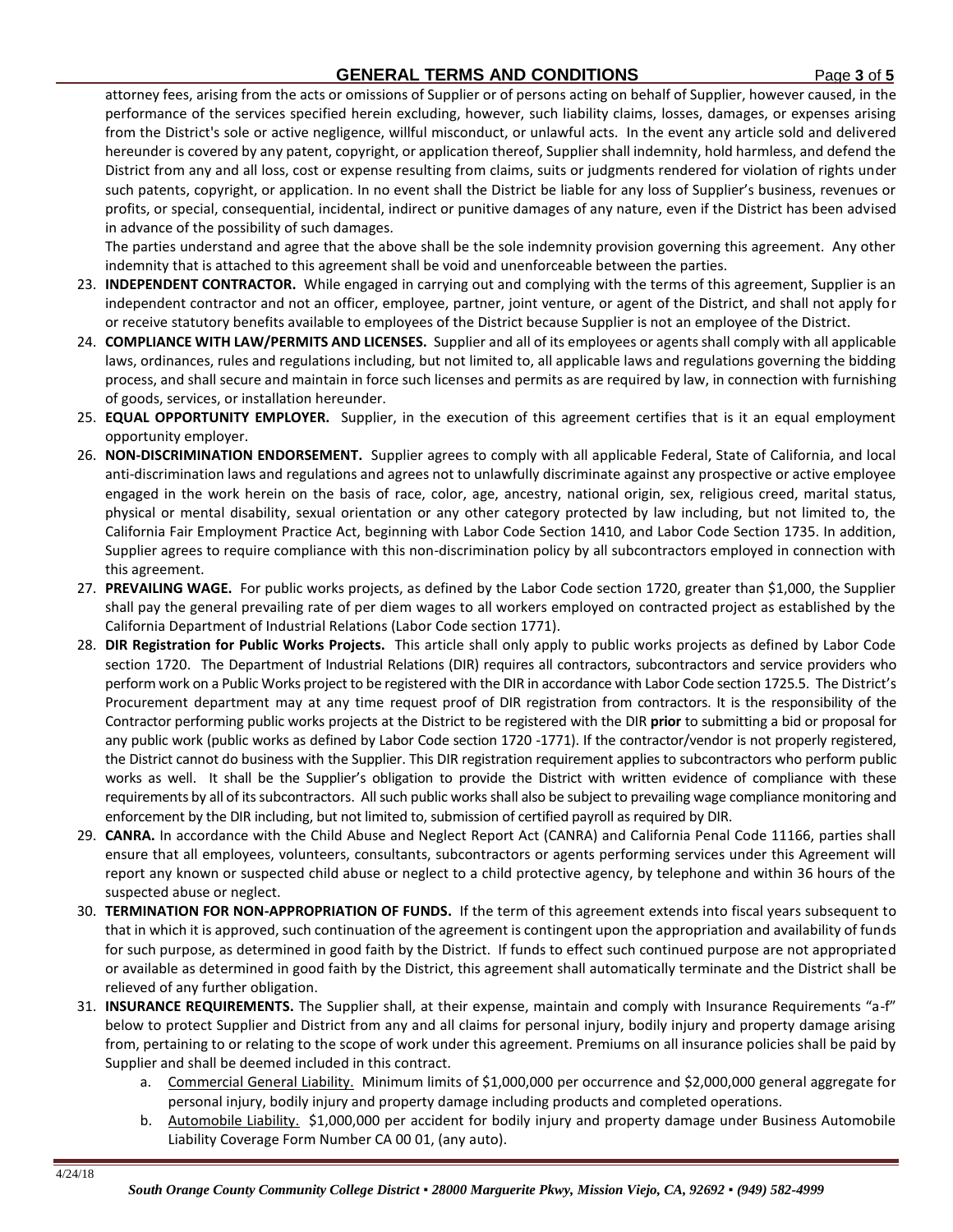- c. Workers' Compensation and Employers Liability. In accordance with the laws of the State of California; however, such amount shall not be less than \$1,000,000.
- d. Any insurance or self-insurance maintained by the District shall be excess of the Supplier's insurance and shall not contribute with it.
- e. Waiver of Subrogation. Supplier agrees that in the event of loss due to any perils for which it has agreed to provide Commercial General and Automobile Liability insurance, Supplier shall look solely to its insurance carrier(s) for recovery and grants a waiver of any right to subrogation which any such insurer of Supplier may acquire against the District by virtue of payments of any loss under this insurance.
- f. Certificate of Insurance. Supplier shall furnish the District with original certificates of insurance and amendatory endorsements effecting coverage required by this Agreement and indicating a thirty (30) day cancellation notice or notice of reduction in coverage.
- g. Additional Insured. Insurance shall name the District and its Board of Trustees, officers, employees, agents and volunteers as Additional Insured under said policy and shall furnish the District with the additional Insured endorsement.
- 32. **CERTIFICATION REGARDING DEBARMENT, SUSPENSION OR OTHER INELIGIBILITY.** (applicable to all orders or agreements funded in part or in whole with federal funds) – Supplier agrees to comply with applicable federal suspension and debarment regulations, including, but not limited to, regulations implementing Executive Order 12549 (29 C.F.R. Part 98). Supplier certifies to the best of its knowledge and belief that it and its principals:
	- a. Are not presently debarred, suspended, proposed for debarment, declared ineligible, or voluntarily excluded from covered transactions by any federal department or agency;
	- b. Have not, within a three-year period preceding the receipt of this purchase order, been convicted of, or had a civil judgment rendered against them, for: (1) Commission of a fraud or a criminal offense in connection with obtaining, attempting to obtain, or performing a public (federal, state or local) or private transaction or contract; (2) Violation of Federal or State antitrust statutes; (3) Commission of embezzlement, theft, forgery, bribery, falsification or destruction of records, making false statements, tax evasion, receiving stolen property, making false claims, or obstruction of justice; or (4) Commission of any other offense indicating a lack of business integrity or business honesty that seriously and directly affects Supplier's present responsibility;
	- c. Are not presently indicted for, or otherwise criminally or civilly charged by any government entity (federal, state or local) with commission of any of the offenses enumerated above;
	- d. Have not, within a three-year period preceding the receipt of this purchase order or agreement, had one or more public transactions (federal, state or local) terminated for cause or default;
	- e. Shall not, except as otherwise provided under applicable federal regulations, knowingly enter into any lower tier covered transaction with a person who is proposed for debarment, debarred, suspended, declared ineligible, or voluntarily excluded by any federal department or agency from participation in such transaction; and
	- f. Include in all lower tier covered transactions, and all solicitations for covered transactions, provisions substantially similar to those set forth herein.
- 33. **CONFLICT OF INTEREST AND PROHIBITED INTERESTS.** No officer, employee, or any other agent of the District authorized in any capacity on behalf of the District to exercise any fiduciary, executive, or other similar functions, shall be allowed to possess or accept, directly or indirectly, or in any part thereof, any financial interest in any contract, bid or other procurement activity of the District. Additionally, no officer, employee, or any other agent of the District similarly authorized, shall be allowed to possess or accept any form of gift, payment, undue advantage or influence, directly or indirectly, or in any part thereof. The District reserves the right, before any contract or procurement award is made, to require an affidavit from the prospective bidder or Supplier to disclaim in writing any conflict of interest. Furthermore, the District reserves the right to reject any bidder or Supplier if any such conflict is discovered, and subsequently award to the next preferred or lowest supplier.
- 34. **STORM WATER MANAGEMENT.** The District has adopted a Storm Water Management Plan (SWMP). The SWMP was prepared in accordance with waste discharge requirements for storm water discharges from small municipal separate storm sewer systems (General NPDES Permit No. CAS000004) adopted by the State Water Resources Control Board. Supplier shall comply with the District's SWMP requirements and include all costs for compliance in the contract amount. The Supplier shall also comply with the lawful requirements of other agencies regarding discharges to the storm drain system or other watercourses, including all applicable City, County, State and Federal storm water requirements.
- 35. **GOVERNING LAW.** This agreement shall be deemed to have been executed and delivered within the State of California, and the rights and obligations of the parties hereunder, and any action arising from or relating to this agreement, shall be construed and enforced in accordance with, and governed by, the laws of the State of California, without giving effect to conflict of laws principles. Any action or proceeding arising out of or relating to this agreement shall be brought and settled in the County of Orange, State of California, and each party hereto irrevocably consents to such jurisdiction and venue, and waives any claim of inconvenient forum.